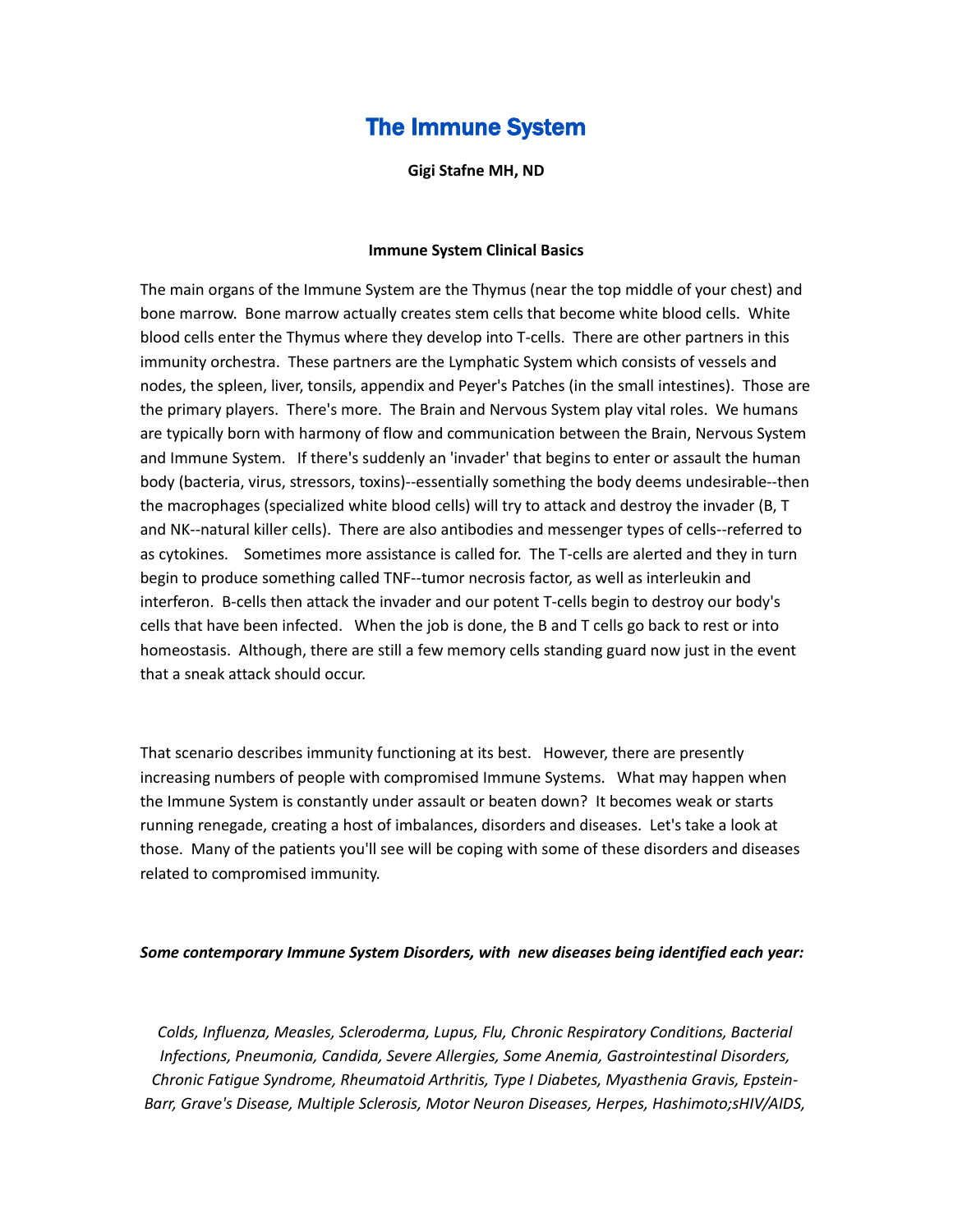#### *Ebola and other epidemics and pandemics*

## **Stress and the Immune System**

Did you know that more than 60% of all visits to medical professionals are prompted by stressinduced related symptoms? Stress has now surpassed the common cold as the most prevalent health problem in the United States. I continually read, research and teach about stress and human health and want you to know about these important facts:

- · Stress is 4 times more likely to have occurred prior to reported infections in clinicals
- One of four outbreaks of illness followed some type of family crisis
- · High stress in an individual's life is correlated with increased accidents and illnesses

 There are also numerous stress and common cold studies that have similar results. Many of them reveal that stress nearly doubles the likelihood of becoming ill when exposed to common cold viruses. As you find time, do indepdendent studying about the impact of stress on human immunity.

# **The Immune System and Nervous System**

The Immune System is 'hardwired' to the Nervous System and together they communicate in complicated, intricate ways. Some compounds stimulate both while others soothe both. The autonomic nervous system (*our auto-pilot)* branches directly into the tissue of the lymph nodes, spleen, bone marrow and thymus gland. They are in direct communication with the pools of white blood cells. White blood cells possess receptors in their surfaces for neurochemicals such as adrenaline and noradrenaline.

Essentially, there's a strong direct neurochemical link between the Nervous and Immune Systems. Both the brain and immunity are interconnected. They are in constant, subtle communication with one another. More than we previously realized. The Immune System seems to behave like a wandering Nervous System--linked to our present state of mind and being.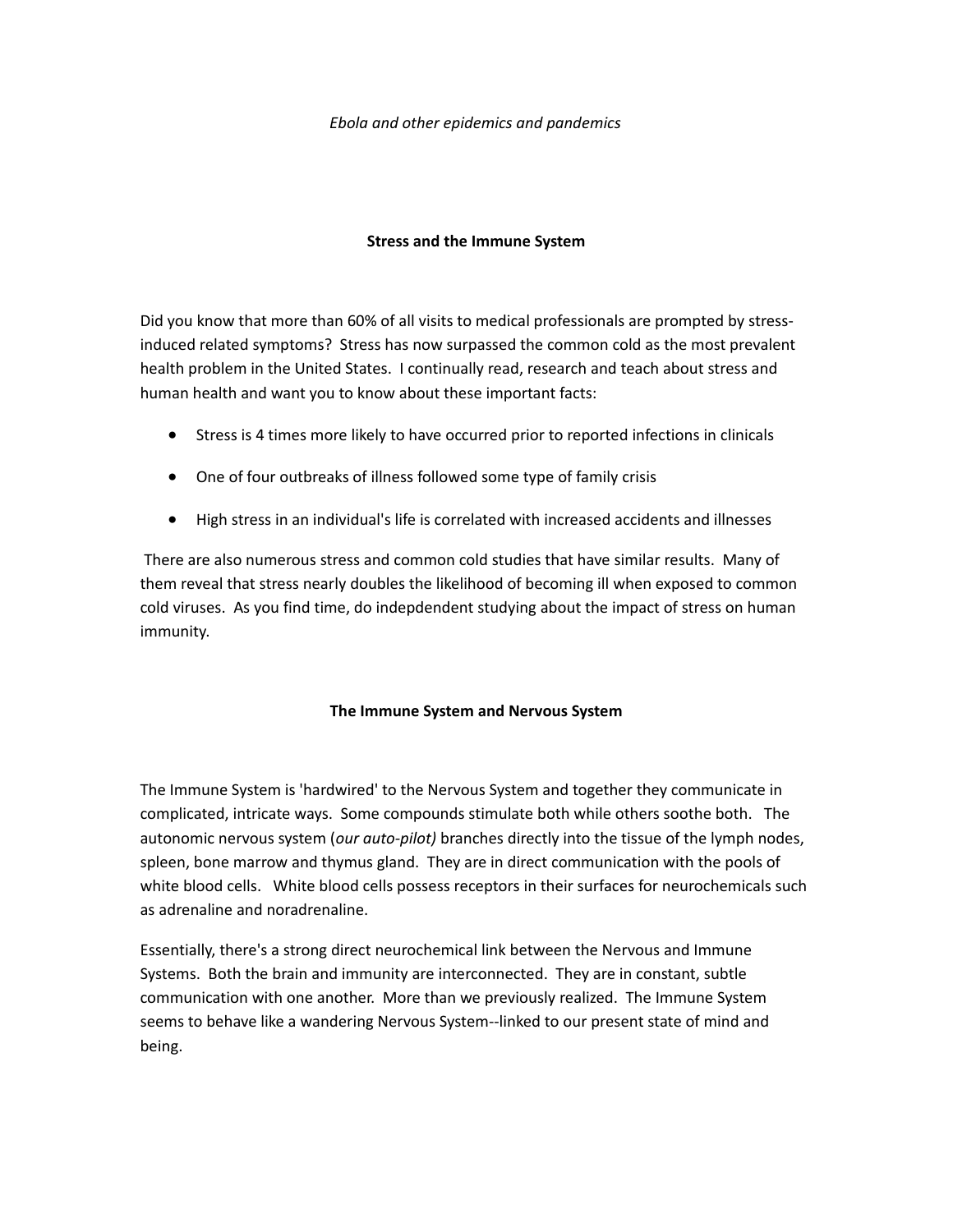When the body is stressed, *fight-flight-freeze mode* (survival response) occurs. When this happens, adrenaline and cortisol chemicals/hormones are released to provide an instant burst of strength and energy. During primal times, this reaction was only needed for a short time. Not so during contemporary times. Our stress is prolonged. When excess Cortisol is released and remains in the body at high levels for too long, this can cause destruction of important T-cells in the thymus gland and the release of T-cells before they mature. That may eventually lead to gradual shrinking of the thymus gland--which is the master gland of the Immune System.

# **Immuno-Competency**

While there is no one personality type that predisposes a person to a weakened Immune System and illnesses, there are a combination of factors that have been clinically identified that tend to develop into a pattern that may make a person more likely to have a strong Immune System.

George Solomon, M.D., a pioneer in the field of psychoneuroimmunology\* has identified the following 7 important features related to such immune strength or competency:

- 1. Being in touch with your psychological and physical needs
- 2. Being able to meet those needs via assertive action
- 3. Possessing coping skills, including a sense of control that enables one to ward of depression
- 4. Having the ability to express a variety of authentic emotions--including sadness and anger
- 5. Being willing to ask for and accept support from loved ones
- 6. Having a sense of meaning and purpose in one's work life, daily activities and relationships
- 7. Having the capacity for pleasure and play

Remember that there are a variety of other factors that come into play with immune health. Here are others for you to contemplate for personal health and wellness and in your work with patients:

· How we perceive events in our lives, what resources and supports we have in life, and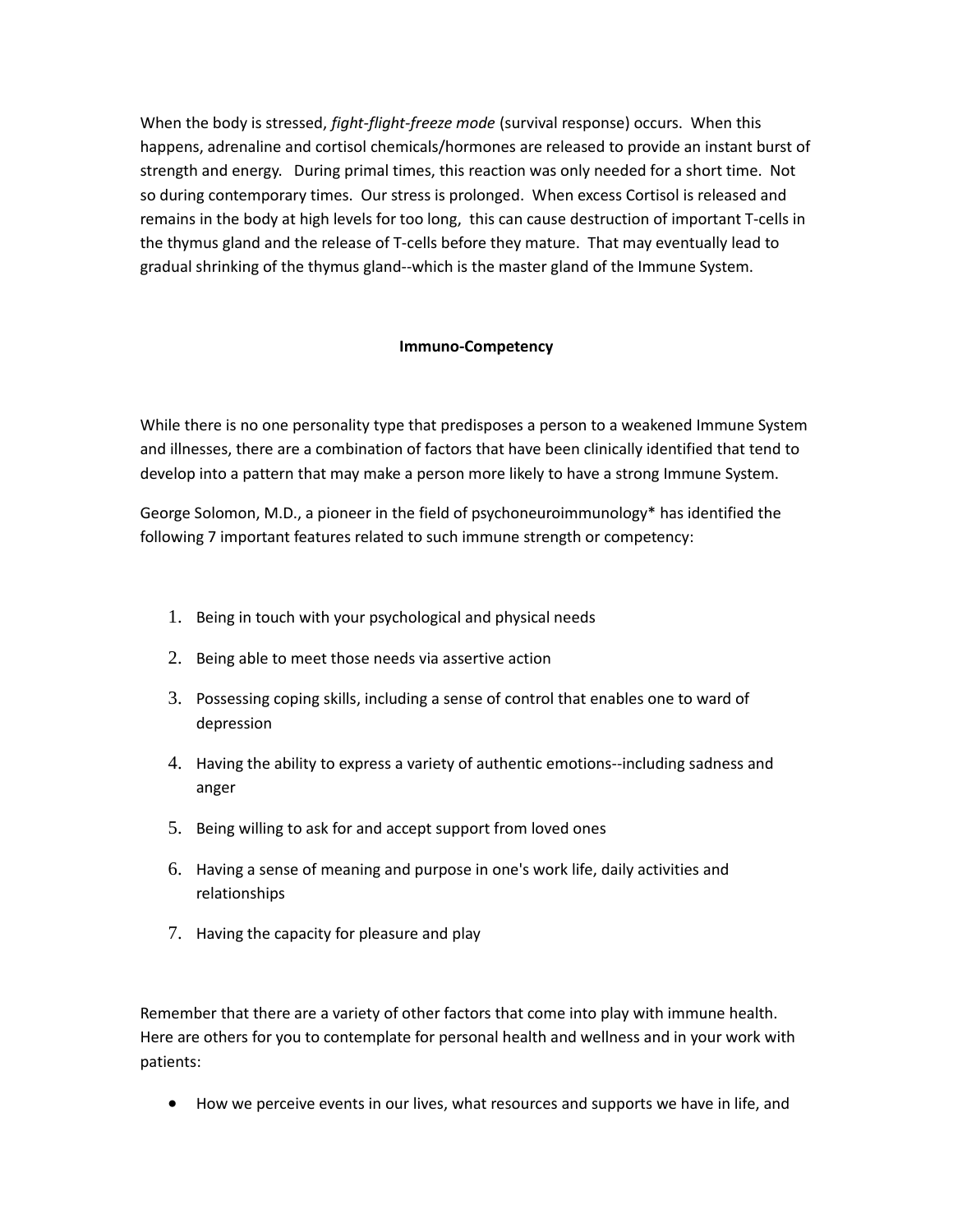knowing what to anticipate with stress events--all determining how well we will cope*. (James Pennebaker research, Psychology Department at Southern Methodist University, Dallas, TX)*

- · Being a pessimist decreases immunity while optimism increases immunity (*Dr. Christopher Peterson, University of Michigan/Harvard multiple studies, and David Sobel, M.D. and Robert Ornstein, PhD and Martin Seligman, PhD)*
- · High expectations of self or imposed by others and not being able to meet these creates immune system havoc
- · Childhood trauma and abuse and domestic violence increases the susceptibility of illness--53% of female survivors of child abuse (physical, emotional, sexual) are more likely to report headaches, insomnia, fatigue, and reported more illness in general, as well as more hospitalizations.
- · When an individual feels competent, has a sense of more control over his/her life, this is correlated with improved immunity
- · Meaningful relationships and strong social supports increases immunity and decreases illness
- · Hostile suspicious anger is a strong health hazard. Research shows links between anger, hostility and cynicism and the development of disease--immunity yes--but especially cardiovascular disease--even premature mortality
- · When we understand that we have some control over our belief system, we can experience a sense of healthful control in our lives

**What are some of the common stressor categories that prolong physical, psychological and social distress? Each category below impacts Immune System strength and health:**

#### **Biological Stressors**

Bacteria, viruses, parasites, yeast, mold, fungi in excess

# **Environmental Stressors**

Extremes of diverse sorts, temperature and climate changes, humidity, noise, lack of sunlight, excess sunlight, water pollution, chemical toxins and other trauma sustained in the environment